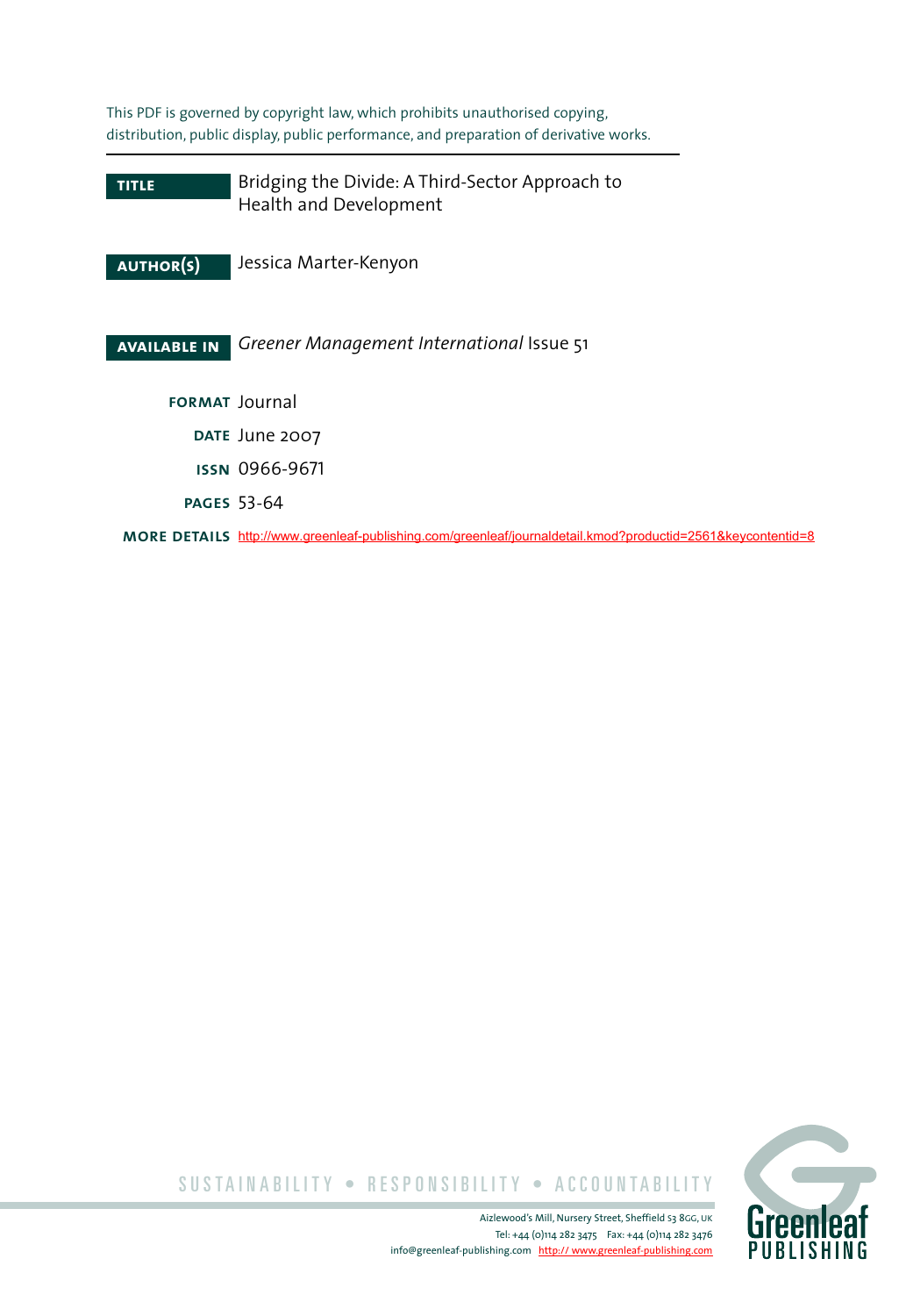# **Bridging the Divide**

A Third-Sector Approach to Health and Development

Jessica Marter-Kenyon *University of California, Berkeley, USA*

**In recent years, a debate has arisen in universities and in international circles over the efficacy of various strategies for development. The persisting spectres of poverty and disease have disillusioned many with the traditional model of development assistance channelled through large international institutions. In response to this malaise came the innovative idea of harnessing the power of the markets to alleviate poverty. However, opponents of the market approach to development cite the difficulty of entrusting the welfare of the world's poor to corporations concerned with their own bottom line. This paper discusses the unique role third-sector actors (universities and non-profits) can play in combining the goals set by international institutions with the energy and efficiency of market actors. The activities of a non-profit organisation, Venture Strategies for Health and Development, and an academic centre, the Center for Entrepreneurship in International Health and Development, both based in Berkeley, California, are profiled in order to assess and support the third sector's capacity to manage development programmes and act as a conduit between the private sector and international institutions and governments.**

- **Public–private partnerships**
- **Development**
- **Technology transfers**
- **Public health**
- **Third sector**
- **Social entrepreneurship**

**Jessica Marter-Kenyon** received her BA in Development Studies from the University of California, Berkeley in May 2007. In 2006, she was an intern at the Center for Entrepreneurship in International Health and Development.



 $\boxtimes$  University of California, Berkeley, 06 Warren Hall, Berkeley, CA 94720, USA

jessicakenyon@berkeley.edu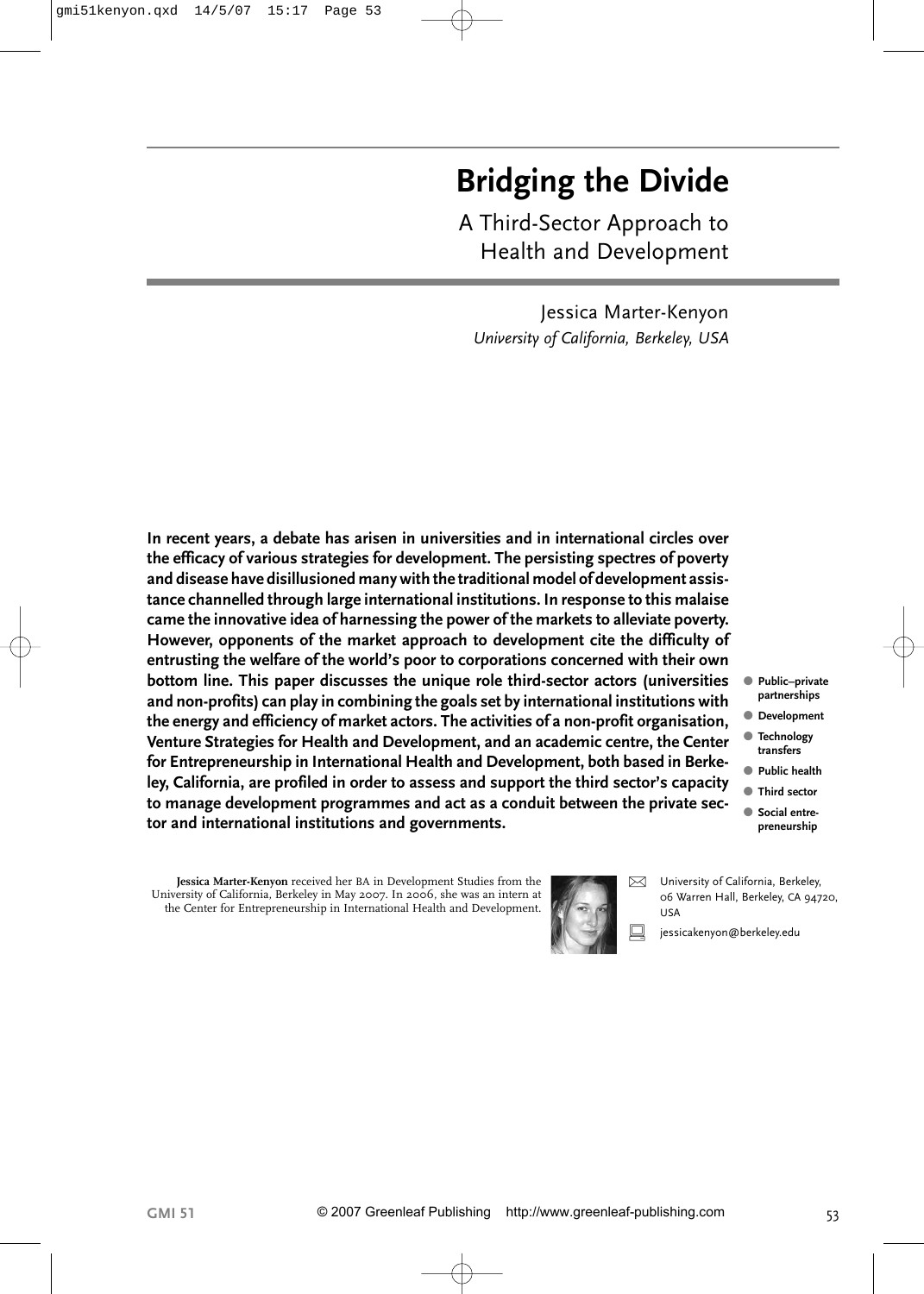ver the past half-century, international development strategies have evolved from nationwide reconstruction efforts concerned with raising GNP (gross national product) and accelerating economic growth to a discipline that envisions its broad goal as the end of poverty, executed through locally directed strategies. This evolution has been paralleled by the advent of a new model of development assistance that combines market strategies with a social goal. Approaches such as C.K. Prahalad's 'bottom of the pyramid' (BOP) emphasise the latent economic power of the world's poorest and encourage the integration of BOP consumers into the multinational private sector. jessica marter-kenyon **O**

> Although the market-driven method and the traditional institutional models require different implementation tactics, they can, and should, be used in tandem. Indeed, on the market-driven end, issues such as market failure, the ability of the private sector to reach the ultra-poor, and the tangible utility of BOP capital must be considered. Considering the opposite tactic, institutional development, we must remain aware that this particular approach is complicated by a less-than-impressive track record, lacks sufficient financial backing and often results in unsustainable interventions.

> This paper will advance the argument that third-sector actors bridge the divide between the institutional approach and the private sector. Non-profit organisations and academic centres can make private players more effective at reaching the poverty-alleviation goals set by the institutional stakeholders. In order to mitigate the potential problems associated with both of these approaches, donor countries should continue conventional development assistance while simultaneously supporting private-sector investment in BOP consumers. The third sector can then ensure that the dollars invested by the private sector are used in ways that best benefit the poor. To understand better the vital role that third-sector organisations can play, this paper will present four case studies of programmes operated by two young, but successful, organisations working in the field of international public health. The first two involve the work of the Center for Entrepreneurship in International Health and Development (CEIHD) at the University of California at Berkeley, which works with energy entrepreneurs in Uganda, China and India. Its projects integrate poverty alleviation goals into profitable businesses, thus simultaneously impacting health, technology transfer and market development. The second, the non-profit Venture Strategies for Health and Development, is assisting in the development of a voucher scheme for high-quality health services at private clinics in Uganda, and has organised and supported clinical trials to get a commercial drug normally prescribed for stomach ulcers approved for use in post-partum haemorrhage: an application that the original manufacturer did not pursue on its own. These case studies show how market-facilitating activities can be effectively focused by non-profits and universities on the economic engine of the BOP to deliver on institutionally set antipoverty goals.

## **General complications of market-driven approaches**

I will begin by very briefly discussing some of the myriad factors that complicate traditional, institutional and private-sector approaches to poverty alleviation and development in general.

Since the 1940s, with the formation of the largest international organisations, development programmes have been dominated by top-down directives and interventions. Agencies such as the World Health Organisation (WHO) have poverty alleviation and improved healthcare as paramount concerns. They have the political power and connections to greatly influence international policy and foreign aid donated by national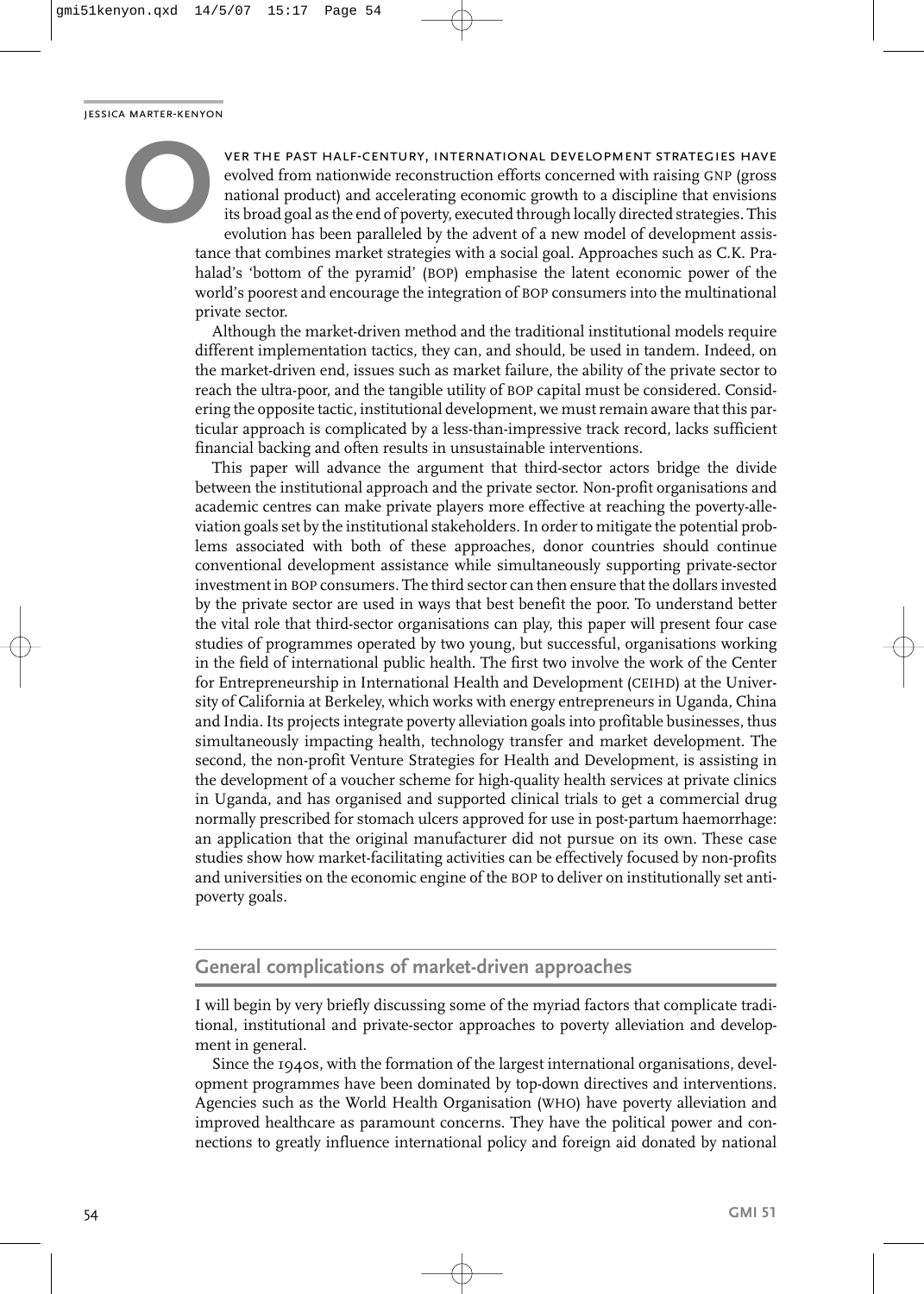governments. Nevertheless, the institutional approach to development has its pitfalls. Because of their government connections and commitments, as well as their great size, international organisations are often inflexible and bureaucratic. The cumbersome nature of these actors, and their obligation to donor nations, makes a traditional institutional approach to development less than ideal. It is also worthwhile to point out that, while great strides have been made, the implementation of this strategy has not yet resulted in anything approaching the end of poverty.

On the other side of the coin, private-sector approaches to development can also be problematic. Steidlmeier (1993: 210) posits that the new emerging theory of poverty conceives of poverty as the opposite of power, rather than monetary wealth. If this is so, then the market is not sufficient to address issues of inequality, political power or human rights. Similarly, it is unclear that private-sector approaches are able to address the needs of those who 'are only marginally present in the market' (Steidlmeier 1993: 216). Finally, entrepreneurship and market-driven development is efficient and effective only when social, political and physical conditions are adapted to support such economic development (Lindahl 2005: 71). Government regulations, openness in society, political freedom, education, infrastructure and property rights are all necessary factors for the genesis of an entrepreneurial impulse to sustain itself (Lindahl 2005: 71). Some advocates of a private-sector approach to development suggest that large, multinational corporations can be instrumental in delivering much-needed goods and services to the poor. Certainly, the powerful companies of the global North are best equipped and positioned to access markets around the world. However, because they are driven by profit and not altruism, neither the philanthropic departments of the private sector nor the potential size of the market in the developing countries can be fully relied on to address the needs of the poorest. Such companies do not focus on how their products can meet a public health need unless there is a very clear revenue stream to be accessed. In addition, it is unlikely that the private sector will have the incentive to reduce costs to a level at which the very poor can afford and access the goods they need. Although the above discussion cannot adequately address all of the factors involved in the controversy over these two strategies for development, it should at least serve to illustrate the complexity of the issue and its potential pitfalls.

## **A third-sector approach**

Poverty in the developing world is perpetuated by a plethora of factors. Accordingly, a variety of different approaches must be used to fight against it. Many of the causal factors of under-development, such as political structures and economic systems, will require time and internal change before the problems of poverty are alleviated. However, the third sector, here defined as non-profits, universities and academic centres, has a crucial and as yet under-utilised role to play in development. The failure of countless development efforts and interventions lies, in part, with the lack of collaboration between the many different stakeholders involved. This is a tragedy that can be easily averted by increased cooperation between governments, international organisations, businesses and universities. The third sector is ideally configured to form these muchneeded connections, and has been well documented as such (see Prahalad 2004; Goddard 2006; Dollery and Wallis 2001; Daulaire 1999). Non-profits and the academic centres of universities possess a flexibility lacking in large international organisations, as well as mission statements that advocate for the poor, a goal generally absent in the private sector, and one that is often lost in government bureaucracy and unresponsiveness. The third sector is by no means made up of perfect entities. In fact, oftentimes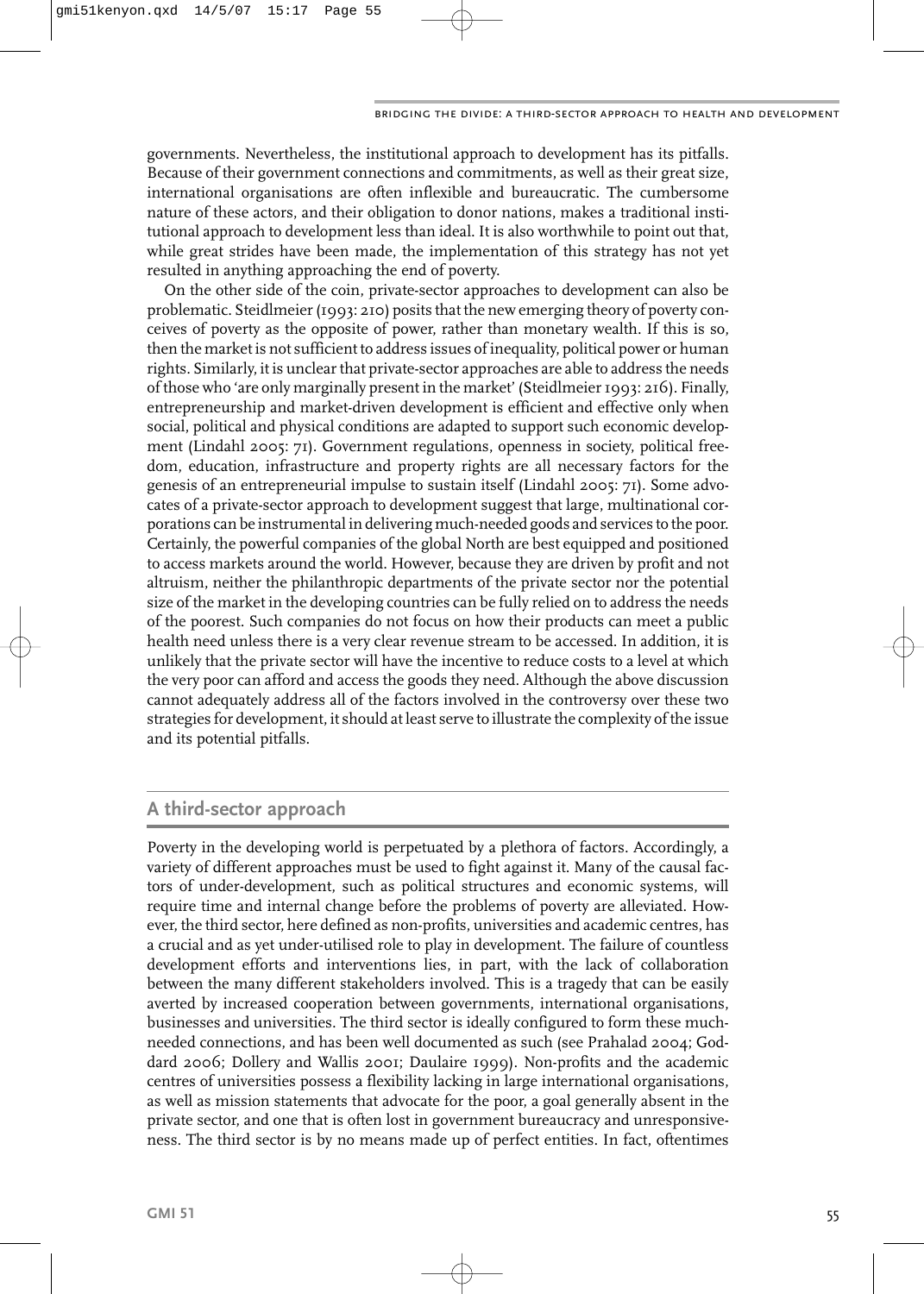they do not effectively achieve their goals, or initiate more harm than good. Although non-profits are fallible, with good structure and management they can be more effective than the private and governmental sectors in creating protected spaces for innovations that benefit the poor (Daulaire 1999). Third-sector actors can direct the goals of international organisations such as the WHO into the strategic plans of corporations and the market system. The best role for public institutions to play in global development may be as the generators of policy and goals. Strategies such as the Millennium Development Goals (MDGs) can serve as inspiration for the actions of the third sector. In relation to the private sector, non-profits can compensate for market failures due to consumer exploitation and ineffective demand on the part of consumers (Gronbjerg 2001). Universities are centres of knowledge that provide non-profits with the data they need to create opportunities for business involvement. It is also important to remember that the private sector also exists in developing countries, and their involvement in development schemes can also be valuable for poverty alleviation. Third-sector partners can therefore be instrumental in promoting the activities of businesses located in developing countries. Lastly, certain third-sector actors are crucial in providing oversight to the activities of the private sector when they are involved in supplying goods and services to the poor. Non-profits located in the developing world can support communities in their efforts to keep businesses and corporations reliable and report corruption when necessary.

It is important to note that not all populations can be well served through market forces. Neither severely marginalised individuals, such as refugees, children or the elderly can interact as directly with market forces as an able-bodied and stable group of people can. Although they can gain from the community benefits of private-sector involvement, their needs may be best met through other, more traditional forms of development assistance.

The four case studies discussed below represent the work of two third-sector actors working in international public health. The delivery and availability of health goods and services is critical to successful national development and poverty alleviation. The two organisations described in this paper use the power of local market forces to solve health problems around the world. Although the analysis below will focus primarily on health, the strategies discussed can be instructive for development efforts in all areas of society. Their work is illustrative of the significant changes that can be wrought by partnerships between businesses, the third sector and large institutions.

## **The Center for Entrepreneurship in International Health and Development (CEIHD)**

CEIHD is an academic centre located at the School of Public Health at the University of California, Berkeley. It was established in 2000 with a mission 'to promote and disseminate the use of entrepreneurial methods to improve the health of families in developing countries'.<sup>1</sup> The centre recognises the intrinsic need for an entrepreneurial, market approach and addresses this need while simultaneously acting as a catalyst for, and manager of, sustainable and conscientious development. Its goal is to equip promising local entrepreneurs with the capacity to profit from market opportunities while creating positive social and environmental change by delivering improved stoves. There is a global perspective to CEIHD's work, as it seeks to document and share best practices,

<sup>1</sup> Center for Entrepreneurship in International Health and Development (CEIHD), ceihd.berkeley.edu, accessed 4 November 2006.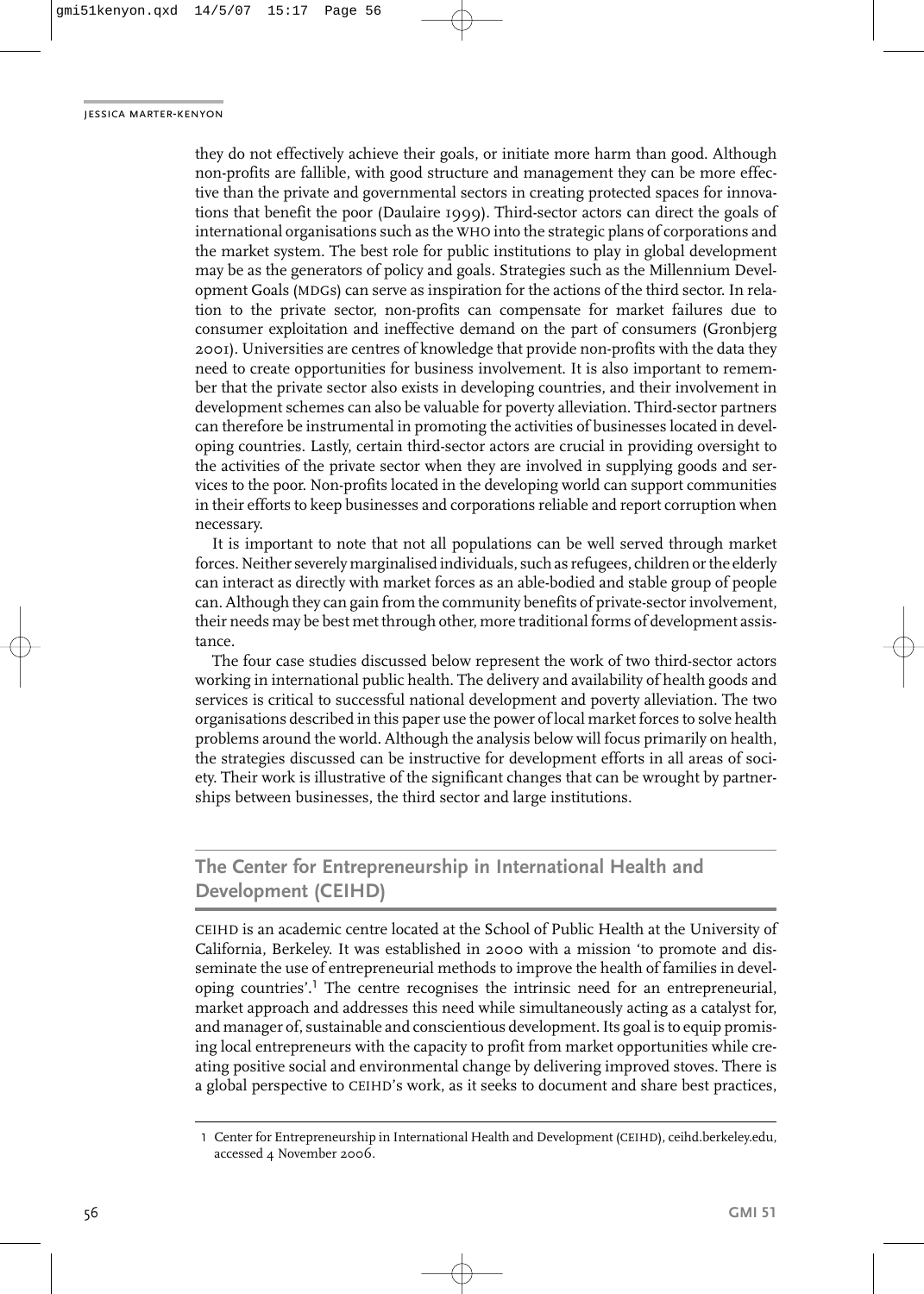foster South–South linkages, and find innovative ways to promote promising technologies and business models.

CEIHD is divided into two divisions: Health and Reproductive Health Policy and Household Energy and Health (HEH). First I will focus on the work of the latter division, which works to improve the health and well-being of women and children in developing countries by catalysing transitions to cleaner-burning fuels and superior stoves. Approximately 2 billion people around the world lack access to modern energy sources and rely on the combustion of simple biomass fuels such as dung, straw, charcoal and wood to heat their homes and meals (WRI *et al.* 1998). These fuels are generally burned in inefficient cookstoves that contribute greatly to indoor air pollution (IAP). IAP is responsible for health problems including acute respiratory illness, pneumonia and lung cancer, and the WHO estimates that chronic exposure to the pollution causes 1.6 million deaths per year.<sup>2</sup> To combat this, the HEH division of CEIHD has two primary projects: one in Uganda in collaboration with the local Urban Community Development Association and the second, the China Prize Project, which operates in China and has future plans for operation in India.

## CEIHD and UCODEA

CEIHD collaborates with the Urban Community Development Association (UCODEA) in Kampala, Uganda, to develop, produce and distribute clean and fuel-efficient woodburning stoves with the goal of reducing wood consumption and indoor air pollution, alleviating energy poverty and improving family health and well-being. Uganda has one of the least-developed stove markets in east Africa (DFID 2000). Additionally, efforts to increase the use of improved stoves in Uganda have been less successful than in the neighbouring countries of Ethiopia and Kenya (DFID 2000). UCODEA is still collecting IAP data for the Uganda sites, but a recent study CEIHD conducted in Ghana lends some insight into the potential impact improved stoves can have on health. In Ghana, the improved stove led to the following risk reduction estimates: a 24% reduction in respiratory mortality for children under the age of 5; a 13% reduction in all-cause mortality; and a  $15\%$  reduction in lung cancer.<sup>2</sup> We can extrapolate from this data that increasing the use of improved stoves in Uganda will result in similar health benefits.

UCODEA was founded in 2000 through the mobilisation of community members who shared a common vision of alleviating environmental problems in the Makindye division of Kampala. The organisation also has as its goal the promotion of community development (Namusisi and Owori 2005: 1). UCODEA attempts this through waste management programmes in partnership with the local government and through the sale of improved stoves. The stove section of the organisation was started as a family business that dates back to the 1980s. Representatives of the business attended a workshop and, through connections made at the event, contacted CEIHD. Since then, CEIHD has been working with a network of partners to provide technical and business assistance to UCODEA. Current grants from the US Environmental Protection Agency and GTZ (the German Technical Development Association) have funded the adaptation and testing of a wood-burning, fuel-efficient 'rocket stove'. These grants also supported the construction of a new production facility and kiln for UCODEA. The staff at CEIHD, and its affiliates, conduct monitoring and evaluation studies of the project, carried out focus groups on cooking habits and stove preferences and devised strategies to market and promote the stove through creative channels. The stoves are sold for \$6–9 and UCODEA targets middle- and low-income households who depend primarily on charcoal and

<sup>2</sup> www.who.int/indoorair/health\_impacts/burden\_global/en/index.html, accessed 17 November 2006. 3 *Ibid.*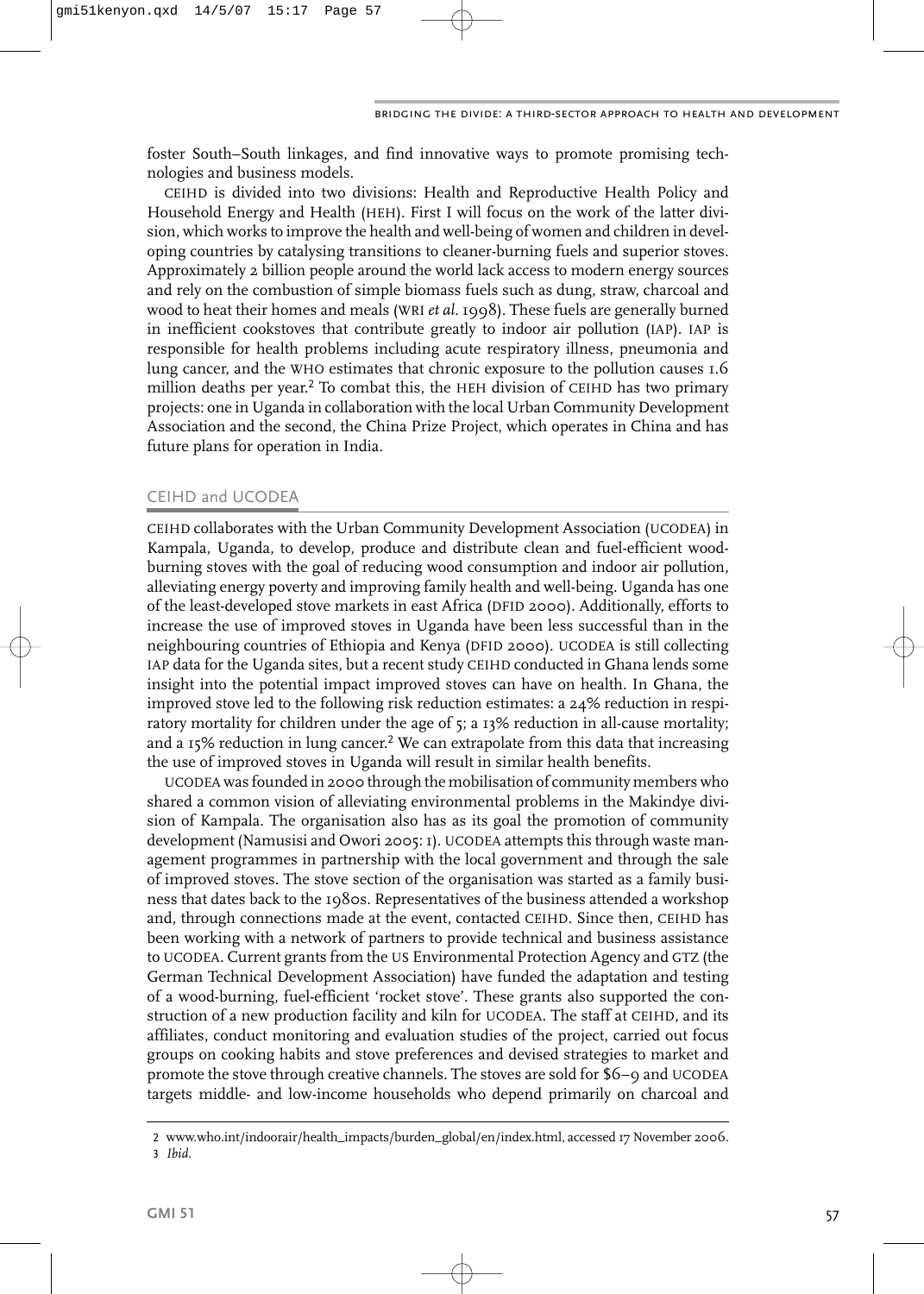wood for their fuel (Namusisi and Owori 2005: 8). Initially, the target market is located in the densely populated peri-urban communities around Kampala, and later CEIHD and UCODEA plan to focus on more rural neighbourhoods. According to the focus groups, the price of the stove is considered expensive but 'there was willingness in the community to pay for the rocket stove because of the perceived benefits of the stove' (Namusisi and Owori 2005: 50). Grant funds invested in infrastructure and employee training have significantly increased the number of stoves sold as well as the number of employees (Namusisi and Owori 2005: 18). Since its creation in 2000, UCODEA has grown from producing a handful of stoves daily to selling over 500 per week. The company's workforce has also grown from fewer than 10 employees to almost 40 currently.<sup>4</sup> The growth of the business provides more sustainable job opportunities for the community and directly reduces wood consumption and indoor air pollution, alleviates energy poverty and improves family health and well-being.

### CEIHD and the China Biomass Stove Innovation Prize Project

CEIHD's second primary project has a similar objective, but operates on a larger scale, and in an opposite corner of the Earth. In the 1980s the Chinese government approved a project to combat deforestation and improve fuel efficiency across the country. The central government provided funds to train technicians who could install improved stoves in the homes of counties that applied for the funding. One result of the government project was an emphasis on such efficient household stoves, which in turn increased the size of the stove-manufacturing industry in China. Between 1982 and 1992, the Ministry of Agriculture disseminated firewood-saving biomass stoves to 129 million families (Smith 1993). Although the project was not initially intended to reduce indoor air pollution, reductions did occur. However, households continue to use nonimproved stoves in conjunction with the government-installed models. This is for various reasons, including the inadequacy of the improved stoves to fulfil certain cooking and heating tasks, as well as the fact that many households need to occasionally use fuels other than biomass. Some private-sector actors have begun manufacturing prefabricated, stand-alone stoves and are experimenting with cleaner and more efficient biomass stoves.

CEIHD responded to this surge in interest and production by implementing a project designed to support the fabrication of environmentally sound stoves by identifying the most efficient models, expanding access to them, and seeking out export opportunities for these products to other developing countries with similar environmental and health concerns. In May 2005, a partnership was formed between CEIHD, a Chinese NGO called the China Association for Rural Energy Industry (CAREI), Shell China, and the Shell Foundation with the goal of facilitating the spread of highly improved biomass stoves in China and abroad.

To identify the most effective stoves, the partnership planned a national Chinese competition in which stove manufacturers from around the country were invited to participate. Twenty stove manufacturers initially entered the competition, and nine were determined to be eligible. All nine stoves were tested in a Beijing laboratory for their emissions and thermal and combustion efficiency. In June of 2006, the stoves and the factories in which they are produced were evaluated on such criteria as emissions data, heating time, safety, enterprise quality, and design. The judging committee included representatives from CEIHD, CAREI, Shell-China, the Chinese Ministry of Agriculture, and graduate students of the China Agricultural University.

**<sup>4</sup>** Unpublished organisation document from CEIHD.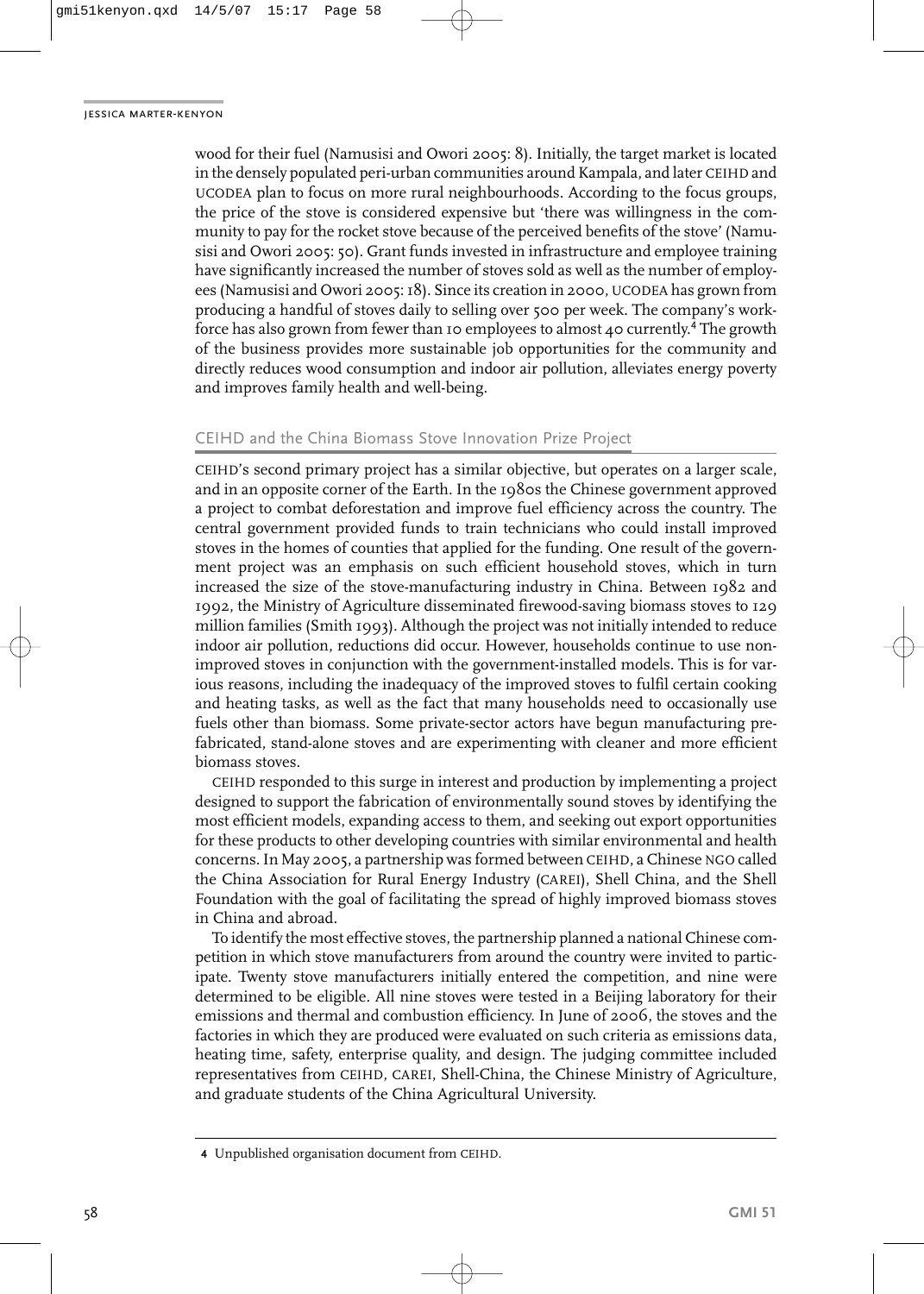The next stage of the project involves strengthening and supporting the selected enterprises, mostly small regional enterprises, by providing business development support, access to capital, supply chain development and consumer education. Secondly, CEIHD will aid the enterprises in identifying and accessing new export markets for the Chinese improved stoves. Recently, CEIHD has investigated India as a potential market.

The Indian government has already attempted to distribute highly subsidised improved stoves to its population but was forced to halt the project in 2000 due to poor product quality and a tendency on the part of the consumers to buy unimproved stoves once the subsidies ended (Shell Foundation 2005). In August 2006 a team of multidisciplinary graduate students at UC Berkeley travelled to southern Maharashtra to conduct market tests of the top Chinese stoves in order to determine which best fit the needs of Indian consumers. Three stove designs were selected for shipment to India and were evaluated there in focus groups with consumers and manufacturers and then tested in homes. Modifications must be made to the Chinese stoves if they are to be fully compatible with Indian households. These changes include the quantity of fuel, a turn-down capability on the stoves, manufacturing costs and, in some cases, the type of fuel used. A trade relationship in improved stoves between China and India would be beneficial for both countries.

### Implications for a third-sector approach

As an academic centre located at a premiere university, CEIHD has access to resources, contacts and scientific innovations that small companies based in developing countries cannot currently access. Consequently, its role with both UCODEA and the China Prize Project is as a catalyst for change and progress. The pilot-testing, stove design improvement, and business and market development strategies are all, in large part, facilitated by CEIHD and funded by outside donor agencies.

CEIHD's involvement with UCODEA and the Chinese stove manufacturers significantly changes the impact and outcome of their work by adding a strong public health component to their existing practices. CEIHD helps the businesses to improve cookstoves so that they are more efficient and emit fewer pollutants, but are still attractive to consumers and designed to fit their needs. Thus, the market engine can be employed to generate economic gains for the businesses as well as public health benefits for the community at large. CEIHD can attribute its success in Uganda and China, in part, to the fact that it focuses on existing organisations and enterprises. CEIHD's tactics allow it to direct its energy toward building sustainable and successful businesses whose practices benefit the community at large. UCODEA's partnership with CEIHD has been economically successful and sustainable for its members because it was able to integrate social objectives into an established enterprise. The stove business had been operating in the Makindye division of Uganda for over 20 years before community members decided to turn it into a market enterprise with a social goal. Working within the existing social structures of a community allows for more acceptable and appropriate methods of development. In the China project, CEIHD similarly catalysed improvements in efficiency and safety of the local manufacturer's products and initiated the development of new distribution channels for these stoves in India. The benefits for the stove manufacturers will be available even after CEIHD's exit from the project. Lastly, by promoting partnerships between countries of the global South, CEIHD is helping to strengthen the agency and capacity of enterprises located in the developing world. By providing assistance to local enterprises that define their own projects and goals, CEIHD manages in some sense to avoid what Morgan Brigg would call 'a greater penetration of power into the social body of the Third World' (Brigg 2001: 256).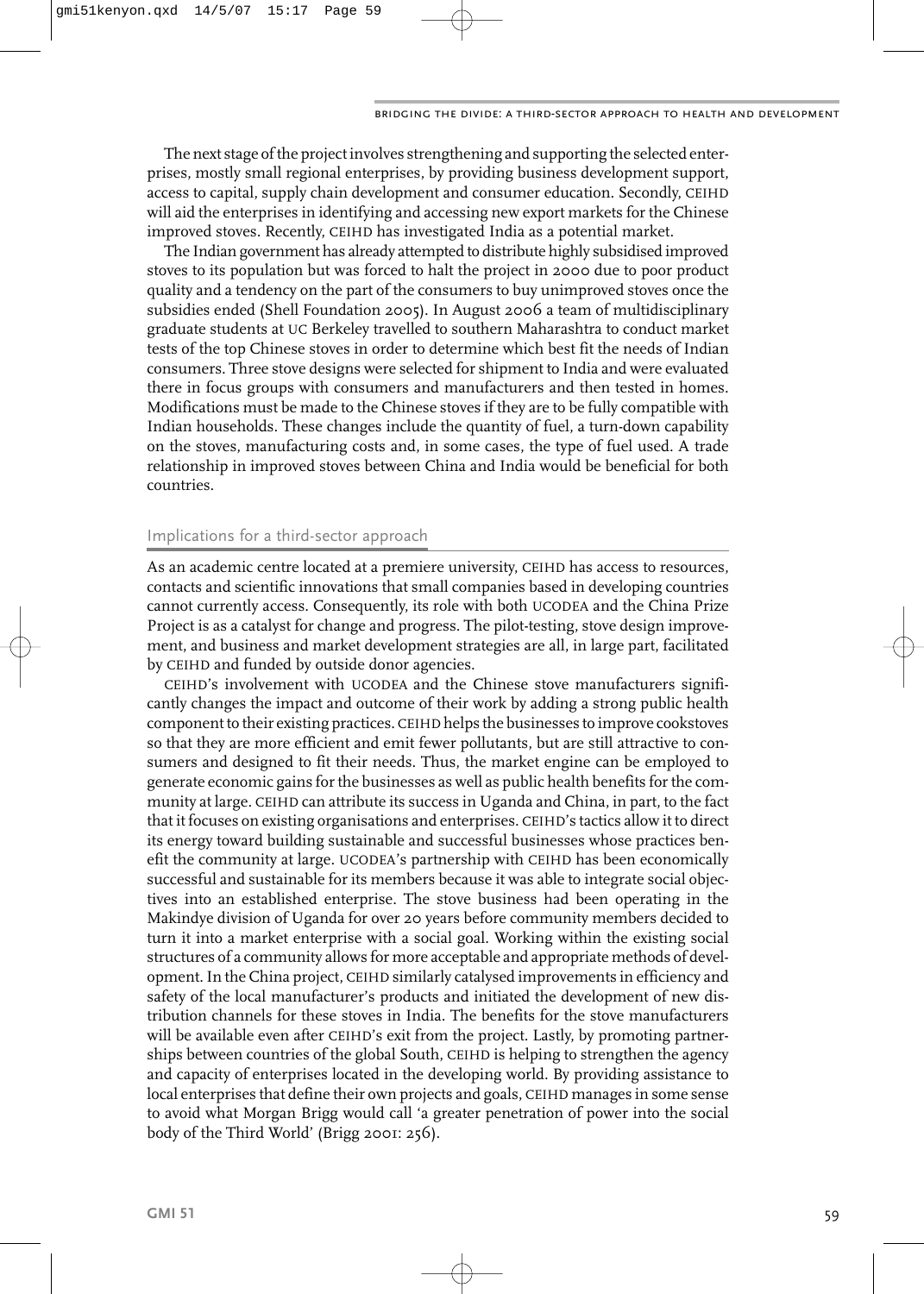#### **Venture Strategies**

Venture Strategies for Health and Development (Venture Strategies) is a non-profit organisation launched in 2000 that uses business approaches to tackle large-scale health problems in developing countries. Venture Strategies was founded on the recognition that, in most low-income developing countries, government health services are generally unable to reach most of the poor, who either are forced to or prefer to obtain their healthcare from the private sector. They perceive the private sector to be more responsive to their needs and able to deliver higher-quality care. To address this, Venture Strategies builds its programmes on the basis of the existing local market forces to direct health solutions to the populations that need them. The organisation thus acts as a catalyst to ensure that needed health products are made available on the market at affordable prices.

Since its inception, Venture Strategies has worked within a specific set of operating principles. These principles were conceived in the hope of redefining the way American non-profits working abroad are managed, and the way foreign aid money and donor funds are used.<sup>5</sup> The organisation considers these principles as integral to its management, structure and mission. Venture Strategies works at the request of leading medical doctors and ministries of health in developing countries, and adjusts its operational models according to country-specific situations, to ensure that its projects will remain sustainable and flexible even after it leaves a country.

The organisation tends to focus on projects that fit certain criteria. These criteria include an emphasis on scale, cost-effectiveness and sustainability. Venture Strategies is involved in projects that are aimed at achieving systemic change in the long term, either in one country or in several. The implemented projects are designed to be costeffective from the start, and eventually independent from future influxes of foreign aid or public-sector financial support. The organisation is also concerned with directing its efforts at 'barriers to progress' that can be substantially reduced in the near term, rather than fixing problems that require significant cultural change or time to be reversed.

#### Venture Strategies and misoprostol

In the field of maternal health, Venture Strategies has been working to obtain legal regulatory approval of the importation and use of the off-patent gastric ulcer drug misoprostol for the prevention and treatment of post-partum haemorrhage (PPH). PPH is the leading cause of maternal mortality worldwide (AbouZahr 2003). The drug has several different gynaecological applications, all of which hold potential significance for women in developing countries. It causes intense uterine contractions and can be used for the management of PPH, induced labour and pregnancy termination (Prata 2006). Oxytocin, the drug most commonly used in hospitals to control PPH, must be refrigerated and administered intravenously or by injection. Because most births in many developing countries take place in the home, oxytocin cannot help the majority of women in low resource settings at risk from PPH. Misoprostol, on the other hand, is in simple tablet form and is stable in tropical climates. Following studies on the effective use of misoprostol, many women in Nepal and Indonesia are now instructed to use the drug immediately after delivery in order to prevent PPH (Jadesimi and Okonofua 2006).

Despite the massive benefits misoprostol has in reducing maternal mortality in cases of PPH after home births, the drug has never been approved for this application, partly because in the richer countries births take place in hospitals and clinics where oxytocin

<sup>5</sup> Venture Strategies website, www.venturestrategies.org, accessed 22 December 2006.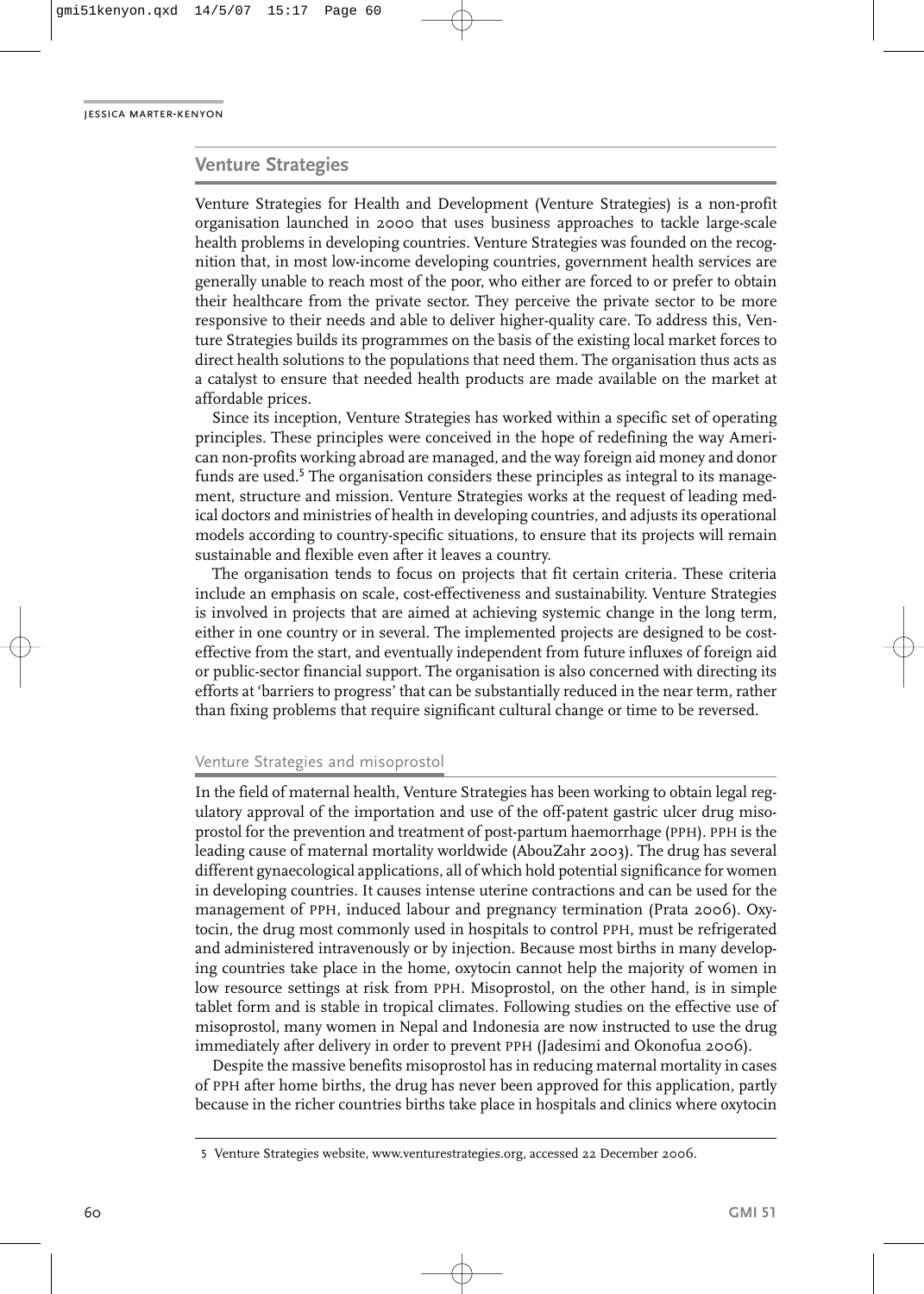can be used, and partly because of its effectiveness in initiating safe abortion. This essential medicine has the potential to improve dramatically women's health on a global level. Because the original manufacturer has not applied for regulatory approval of misoprostol for uses other than the treatment of gastric ulcers, Venture Strategies has stepped in to fill this need. The non-profit's work started with a request from leading obstetricians in Nigeria, Kenya and Tanzania, and it has now received requests from physicians and government officials in many other countries.

In January 2006, with assistance from Venture Strategies, Nigeria became the first country in the world to approve prescription, off-patent misoprostol for use in controlling PPH. Of the 55,000 maternal deaths that occur each year in Nigeria, one-quarter are attributable to PPH (Jadesimi and Okonofua 2006). Between 15% and 20% of women who give birth in the country each year develop PPH and, although the majority of them will survive, many may still suffer from anaemia-related disability for months after the delivery (Greensfelder 2006). At a policy meeting in February 2006, in Abuja, top members of the Nigerian health community, representatives of the Nigerian Ministry of Health and several non-profits agreed that 'while access to emergency obstetric care must be improved, progress towards meeting the Millennium Development Goal of reducing maternal mortality by 75% between 1990 and 2015 would be impossible without widespread access to misoprostol' (Greensfelder 2006). In May 2006, Venture Strategies and UC Berkeley's School of Public Health helped Ethiopia achieve policylevel approval of the use of misoprostol for controlling PPH.

#### Implications for a third-sector approach

For myriad reasons, the original manufacturer of misoprostol has not chosen to get misoprostol approved for gynaecological indications. It was only through the intervention of a non-profit organisation, Venture Strategies, that the drug was legalised in Ethiopia and Nigeria for this essential application. It is hoped that these successes will open the door for other countries to legalise misoprostol for the same use. Venture Strategies' work in this area should be seen as indicative of the critical role non-profits can play in shaping policy and providing access to essential medicines, perhaps particularly in the often sensitive areas of maternal health, or wherever profits are deemed inadequate to interest the large multinational drug manufacturers.

Poor people in developing countries tend to suffer from a phenomenon known as the poverty penalty. The term became commonly recognised with the publication in 2004 of C.K. Prahalad's book *The Fortune at the Bottom of the Pyramid.* The poverty penalty describes the fact that, because of meagre infrastructure, lack of agency and increased vulnerability, the poor often pay for a higher percentage of their healthcare out-of-pocket. The effects of the poverty penalty are exacerbated by the high price of pharmaceuticals imported to developing countries from the US and Europe. However, Venture Strategies believes that one way non-governmental actors can offset the poverty penalty is by helping provide developing countries with access to medications that do not reflect the costs in the global North. This can be achieved through fostering and encouraging exports of generic pharmaceutical products from one developing country to another. Countries such as India, China and Egypt have healthy pharmaceutical-manufacturing industries and can provide affordable drugs for millions of people around the world. Misoprostol can be available wholesale for under \$0.15 per tablet out of Egypt and China.<sup>6</sup> As a nonprofit with a mission statement that supports public health and development, and not a for-profit company, Venture Strategies has an incentive to reduce the cost of miso-

<sup>6</sup> Personal correspondence with Martha Campbell, President and Founder of Venture Strategies, 18 December 2006.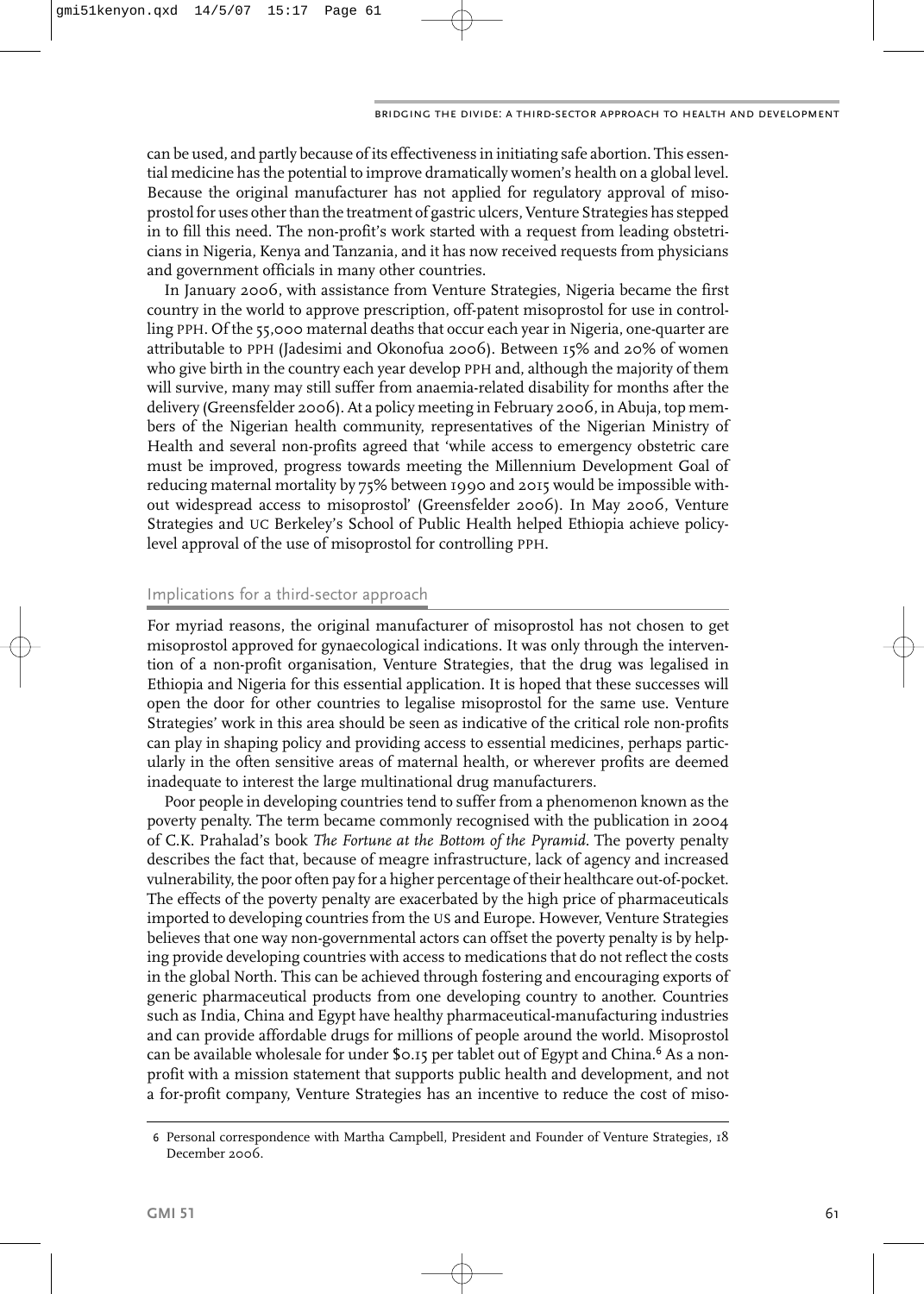prostol—an incentive that drug companies generally do not have. These kinds of South–South partnerships and technology transfers not only provide the poor access to much needed drugs, they also strengthen the industries and economies of developing countries.

#### Venture Strategies and evaluation of output-based health services

Venture Strategies was contracted by the Uganda Ministry of Health to evaluate an output-based aid (OBA) project funded by the German Development Bank, Kreditanstaldt für Wiederaufbau (KfW), and managed by the Uganda branch of the non-profit organisation Marie Stopes International and Kampala-based private insurer Microcare Ltd. OBA is an innovative strategy that combines public health goals with contracted incentives to private-sector healthcare providers.<sup>7</sup> While Venture Strategies is doing only evaluation of this very large project supported by German government foreign aid, the non-profit has accepted this task because it is assisting in the development of what it views as one of the most important current innovations in healthcare delivery involving private-sector health providers in developing countries.

Under the Uganda OBA project, patients buy vouchers for treatment of sexually transmitted infections (STIs), prenatal care and attended delivery. They then choose a healthcare provider from the network of contracted, qualified doctors and clinics. The contracted health providers compete with each other to provide services to the patient in exchange for the vouchers. After completion and verification of the services provided, the health centres receive a reimbursement, previously negotiated and agreed to in contract, equal to the cost of service provision as well as some amount of profit. Such a scheme allows patients to select the highest-quality healthcare available and, since healthcare providers compete for the vouchers, clinics and doctors have an incentive to provide effective services. This approach allows for a standardisation of fees and health services. Voucher schemes, similar to OBA but often lacking an incentivised provider contract, have been successfully implemented in high-, middle- and low-income countries and for treatment of a variety of healthcare issues including malaria, family planning, STIs and mental health.<sup>8</sup>

As of February 2007, the pilot project had contracted with 17 providers and had distributed over 8,000 vouchers for STI treatment.<sup>9</sup> The Safe Motherhood package (antenatal care and attended delivery) is scheduled to begin the second half of 2007 and treat 150,000 births.

There are no cost-effectiveness studies yet from the Uganda OBA project. However, a 2005 study of a smaller competitive voucher scheme for STIs in Nicaragua provides interesting evidence on the cost-effectiveness of STI treatment voucher programmes (Borghi *et al.* 2005). In that setting, the high level of subsidisation for the vouchers that provide STI services through output-based aid programmes tends to be more costly than regular service provision (in the Nicaraguan study, the voucher programme cost US\$62,495 in comparison to US\$17,112 with no voucher scheme). However, that study also determined that the average cost per STI cured was actually \$82 lower with the OBA scheme than without (Borghi *et al.* 2005: 228).

The OBA project in Uganda brings together all stakeholders in the development community. It is an example of the way partnerships between donor organisations, governments, non-profits and private-sector health clinics can dramatically improve the availability of services and directly benefit sexual health by providing viable alternatives.

<sup>7</sup> 'Output Based Aid in Uganda', oba-uganda.net, accessed 14 January 2007.

<sup>8</sup> *Ibid.*

<sup>9</sup> *Ibid.*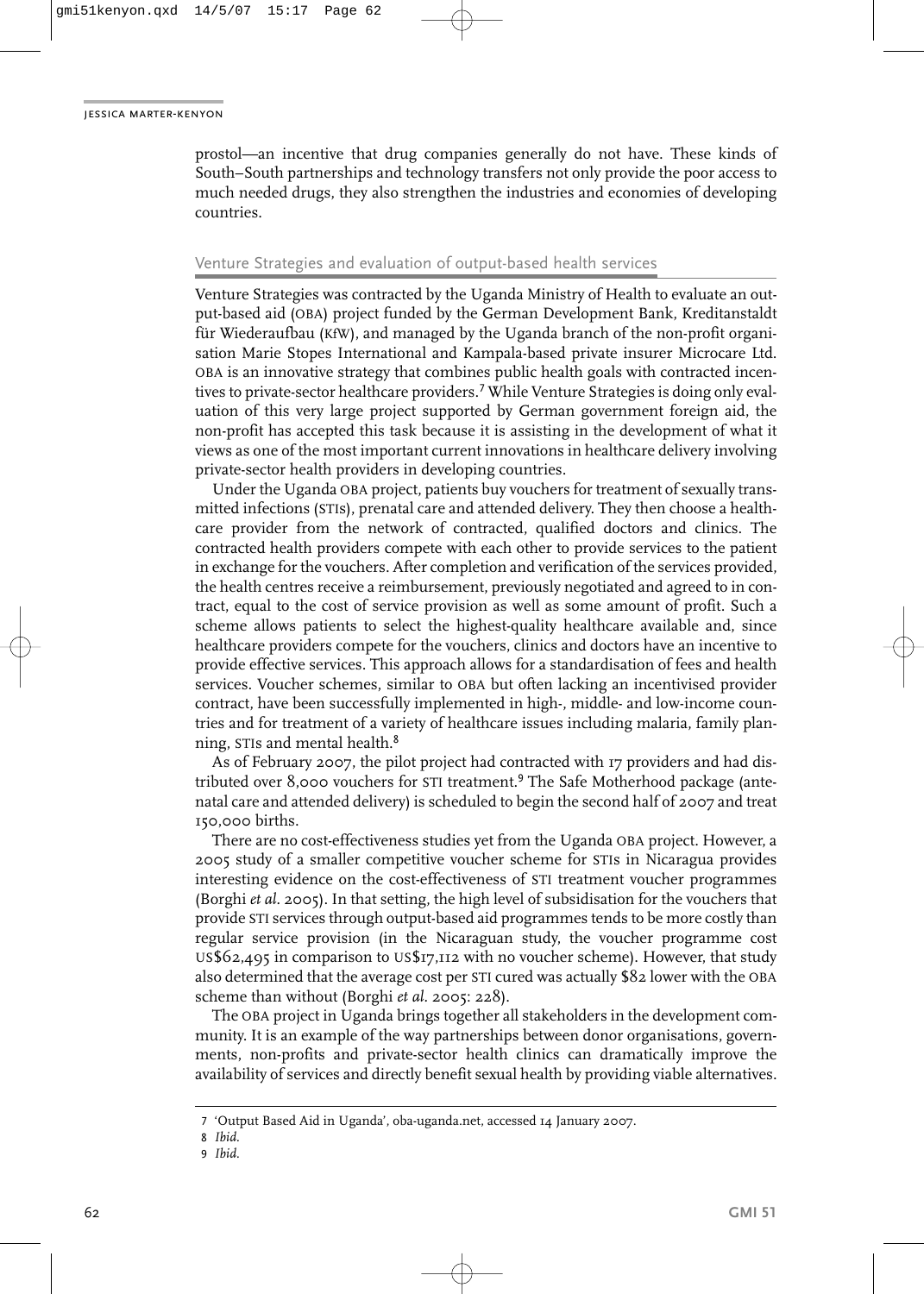Venture Strategies' involvement in evaluating the OBA system is especially important because it lends third-party, outside, legitimacy to the programme and encourages the private sector to become, and stay, involved. Projects such as this one supply a double bottom line to private enterprises as they benefit financially and socially from their engagement. By having third-party non-profits provide evidence of the financial viability of this kind of work, private health clinics are more likely to recognise the benefits of offering health services and STI testing to the greater community, and not only to those members that can afford the care.

With respect to both projects, Venture Strategies benefits from its close collaboration with the School of Public Health at the University of California, Berkeley and thus has ready access to the scientific evidence and health and economic data that are vital to building the scientific case for its initiatives and to structuring its solutions for strategic implementation as requested from developing countries. This suggests that partnerships between third sectors—for example, between non-profits and universities can be a practical way to activate the knowledge available at an academic centre in order to aid the developing world.

## **Conclusion**

In the final analysis, no one breed of organisation, sector or approach is adequate alone to supply the answers to under-development, poverty and ill-health. Each strategy and actor has its drawbacks, as well as its unique advantages for contribution: the third sector possesses the mission statement, goals, and the local and scientific knowledge necessary to maintain strategies for development that are ultimately beneficial to the poor; international organisations can act as the decisive body of oversight and governance and provide the broad goals, the Millennium Development Goals and the Roll Back Malaria programmes, which inspire and direct the efforts of the third sector; finally, it is impossible to ignore the tenacity and energy of the private sector. Private enterprises, community businesses and multinational corporations are all vital elements of development. They have the knowledge and command of market forces that are imperative for the increased and sustainable distribution of goods and services. Third-sector actors are perfectly positioned to provide the bridge between global institutions and the private sector. They can act as the conduits of the poverty alleviation goals of the institutions by encouraging businesses to expand their practices with a double bottom line that combines financial benefits with national and community development. The importance of cooperation, both within a certain sector and between different sectors, cannot be stressed enough. It is simply unacceptable to refuse to collaborate when the lives, livelihoods and health of many millions of people around the world are at stake. There is an inextricable and necessary symbiosis between international institutions, and the third and private sectors. If carefully managed, a partnership among these three players can produce fruitful strategies for development.

## **References**

AbouZahr, C. (2003) 'Global Burden of Maternal Death and Disability', *British Medical Bulletin* 67: 1-11. Borghi, J., A. Gorter, P. Sandiford and Z. Segura (2005) 'The Cost-effectiveness of a Competitive Voucher

Scheme to Reduce Sexually Transmitted Infections in High-Risk Groups in Nicaragua', *Health Policy and Planning* 20.4: 222-31.

Brigg, M. (2001) 'Empowering NGOs: The Microcredit Movement through Foucault's Notion of Dispositif', *Alternatives: Global, Local, Political* 26.3: 233-58.